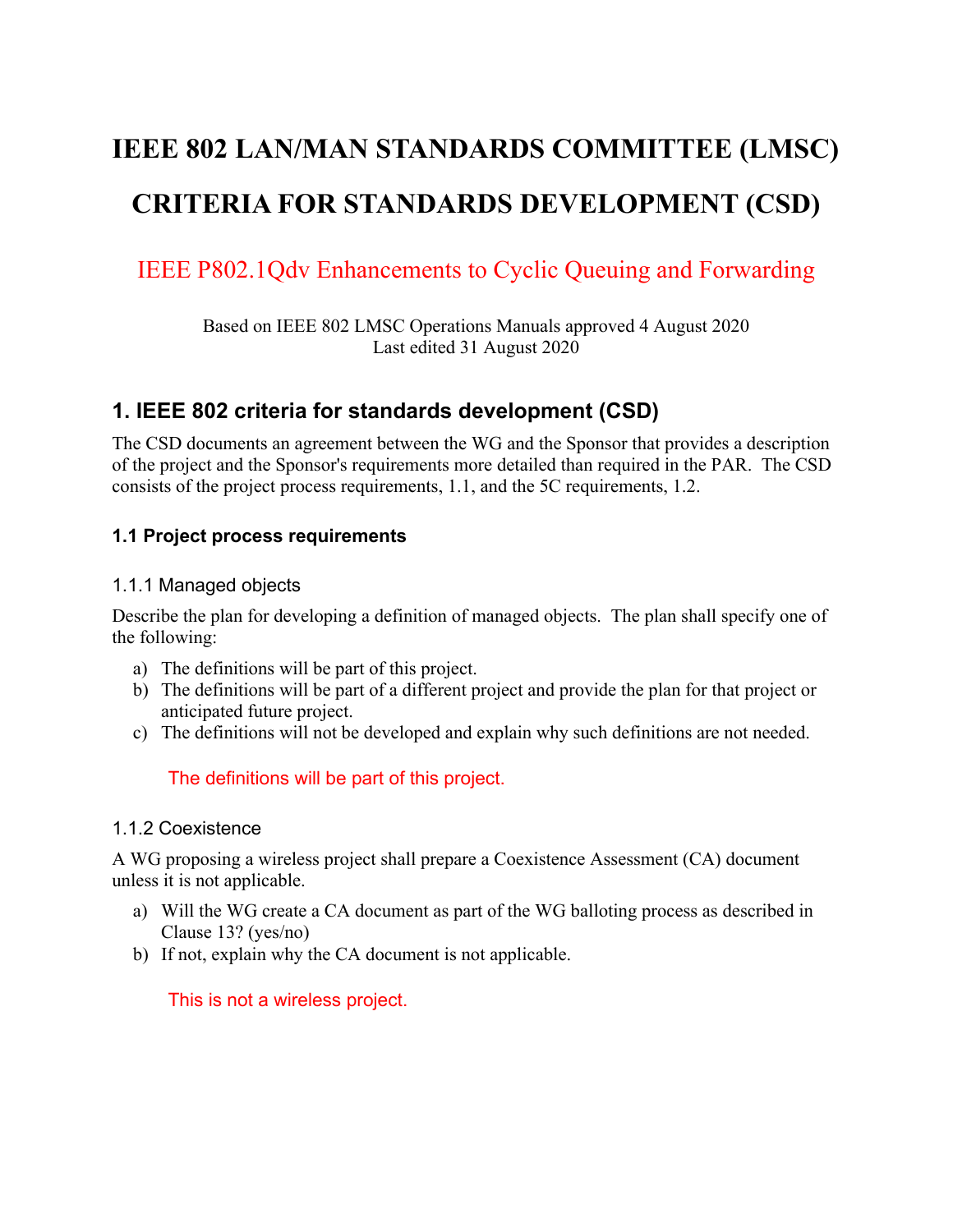#### <span id="page-1-0"></span>**1.2 5C requirements**

#### 1.2.1 Broad market potential

Each proposed IEEE 802 LMSC standard shall have broad market potential. At a minimum, address the following areas:

a) Broad sets of applicability.

The features of this standard broaden the applicability of Time-Sensitive Networking (TSN) to networks with simpler bridges than are possible with the existing, deployed TSN features, and to service provider networks, a large market so far untapped by TSN.

b) Multiple vendors and numerous users. The interest expressed by vendors and users in IEEE 802.1 indicates that sufficient interest will exist outside IEEE 802.1 for this standard to succeed.

#### 1.2.2 Compatibility

Each proposed IEEE 802 LMSC standard should be in conformance with IEEE Std 802, IEEE 802.1AC, and IEEE 802.1Q. If any variances in conformance emerge, they shall be thoroughly disclosed and reviewed with IEEE 802.1 WG prior to submitting a PAR to the Sponsor.

- a) Will the proposed standard comply with IEEE Std 802, IEEE Std 802.1AC and IEEE Std 802.1Q?
- b) If the answer to a) is no, supply the response from the IEEE 802.1 WG.

The review and response is not required if the proposed standard is an amendment or revision to an existing standard for which it has been previously determined that compliance with the above IEEE 802 standards is not possible. In this case, the CSD statement shall state that this is the case.

The amendment will be in conformance with IEEE Std 802, IEEE Std 802.1AC, and the existing provisions of IEEE Std 802.1Q.

#### 1.2.3 Distinct Identity

Each proposed IEEE 802 LMSC standard shall provide evidence of a distinct identity. Identify standards and standards projects with similar scopes and for each one, describe why the proposed project is substantially different.

No existing IEEE Standard or standard projects specifies the proposed mechanisms.

#### 1.2.4 Technical Feasibility

Each proposed IEEE 802 LMSC standard shall provide evidence that the project is technically feasible within the time frame of the project. At a minimum, address the following items to demonstrate technical feasibility: